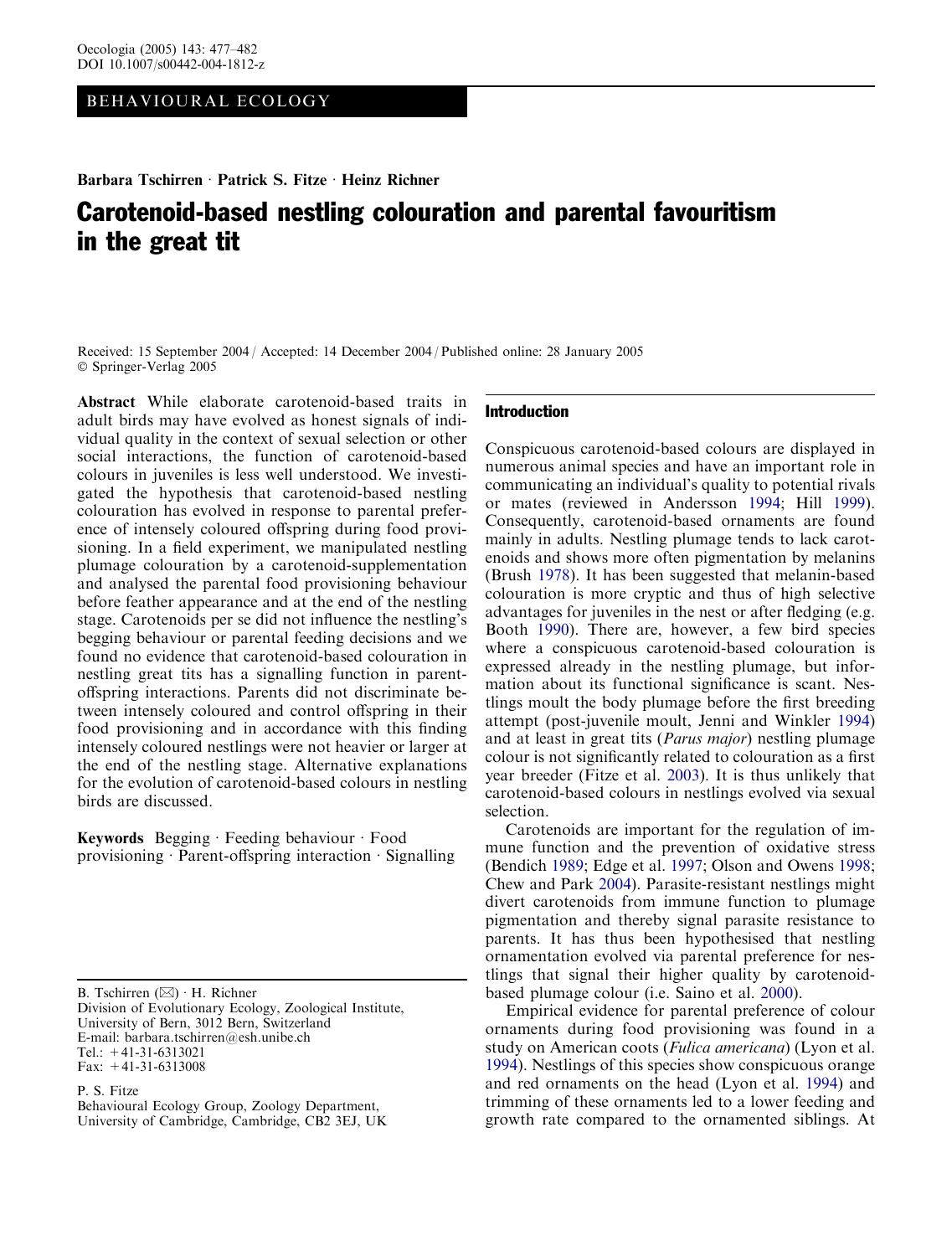least three reasons might explain why parents preferentially feed brightly coloured young: (1) parents may selectively invest into high-quality offspring (see above), (2) colourful nestlings may be favoured because of a parental colour preference that has evolved in another context (sensory exploitation, Lyon et al. [1994;](#page-4-0) Ryan [1998](#page-4-0)), or (3) ornamented young may be easier to detect (Ficken [1965](#page-4-0), but see Kilner and Davies [1998](#page-4-0) for nestling mouth colour).

To investigate the function of carotenoid-based nestling plumage, we performed a field experiment on great tits (P. major). The great tit is a small hole-nesting passerine that develops a carotenoid-based colouration early in life. Its yellow breast plumage colouration results from the carotenoids lutein and zeaxanthin that are ingested with the food and deposited unmodified in the developing feathers (Partali et al. [1987](#page-4-0)). Earlier studies showed that the carotenoid-based colour expression in nestling great tits is variable among individuals. It depends on the amount of carotenoids ingested with the food, the nestling's condition, and the nestling's genetic background (Fitze et al. [2003;](#page-4-0) Tschirren et al. [2003\)](#page-5-0) and thus, honestly signals nestling quality. However, its functional significance is unknown so far. Here, we tested the hypothesis that the conspicuous yellow plumage colouration of nestling great tits has a signalling function in parent-offspring interactions during feeding. We manipulated the nestling plumage colouration using a carotenoid-supplementation experiment and analysed parental food provisioning to intensely coloured and control nestlings. To distinguish between parental preference for intense plumage colouration and potential effects of the carotenoids per se on sibling interactions or begging (e.g. Saino et al. [2000;](#page-4-0) Hunt et al. [2003\)](#page-4-0) that might indirectly influence parental food provisioning, we filmed the parental feeding behaviour before feather appearance and at the end of the nestling stage (Christe et al. [1996\)](#page-4-0). If intense nestling plumage colouration is favoured by parents, we predict that nestlings of the carotenoid-supplemented group receive more food after plumage appearance only, but not before feather growth. Conversely, if carotenoids affect the sibling interactions or the begging of nestlings, differences in parental food provisioning between carotenoid-supplemented and control nestling should be found already before feathers are visible.

#### Materials and methods

# General experimental procedure

The experiment was performed in 1999 in a great tit population breeding in nest boxes in the Forst, a forest near Bern, Switzerland (46°54'N 7°17'E/46°57'N 7°21'E). Nest boxes were regularly visited from the beginning of the breeding season onwards to determine the start of egg laying and the hatching date.

Nestling body mass was measured 1, 7 and 15 days post-hatching using an electronic balance with a precision

of 0.01 g. On day 15, we measured the length of the metatarsus to the nearest 0.1 mm using a calliper. Nestlings were marked individually by clipping down feathers 1 day post-hatching and were ringed with aluminium rings 7 days post-hatching.

#### Manipulation of plumage colouration

The plumage colouration was experimentally manipulated by supplementing half of the nestlings within each nest with the carotenoids lutein and zeaxanthin (Tschirren et al. [2003\)](#page-5-0). Nestlings were ranked according to body mass within each nest  $(n=43 \text{ broods})$  1 day post-hatching. The heaviest nestling was randomly assigned to be carotenoid-supplemented or to receive placebos as a control. Feeding treatment was alternated through the mass-based rank list within the nest. Starting 3 days post-hatching, the nestlings were fed every other day for a total of six times. Nestlings of the carotenoid-supplemented group were fed with 17 mg  $(\pm 0.25 \text{ mg})$  carotenoid beadlets per feeding containing 5.58% lutein and 0.44% zeaxanthin (Hoffmann, La Roche, Basel, Switzerland), while nestlings of the control group were fed with 17 mg ( $\pm$  0.25 mg) placebo beadlets (Hoffmann, La Roche) (Tschirren et al. [2003\)](#page-5-0). The lutein/zeaxanthin ratio of the carotenoid beadlets was similar to the ratio found in the natural diet of great tit nestlings (Partali et al. [1987](#page-4-0)). One day post-hatching, mean body mass of carotenoid and placebo fed nestlings did not significantly differ (mean body mass of carotenoid-supplemented nestlings:  $2.52 \pm 0.05$ , placebofed nestlings:  $2.49 \pm 0.06$  g, paired *t*-test:  $t_{1,42} = 1.293$ ,  $P=0.203$ ).

Fifteen days post-hatching the nestlings were photographed with a digital camera under standardised conditions as described in Fitze and Richner [\(2002](#page-4-0)) and Tschirren et al. ([2003](#page-5-0)) to assess colour differences between the treatment groups. Hue (H), saturation (S) and brightness (B) of the birds' plumage colouration was calculated (Endler [1990](#page-4-0)). Using principal component analysis, the first principal component of the colour parameters HSB was derived and taken as an overall measure of the plumage colouration (hereafter referred to as colour PC1). Colour PC1 explained 53.75% of the total variance (Eigenvectors:  $H = -0.627$ ,  $S=0.681$ ,  $B=0.378$ ; PC2 explained 30.87%). In two nests plumage colouration could not be measured due to technical problems with the camera.

#### Parental food provisioning

The feeding behaviour of the adult birds was analysed to investigate the potential signalling function of the carotenoid-based nestling colouration in parentoffspring interactions. To detect potential effects of the carotenoids per se on sibling interactions or begging behaviour that might indirectly influence parental food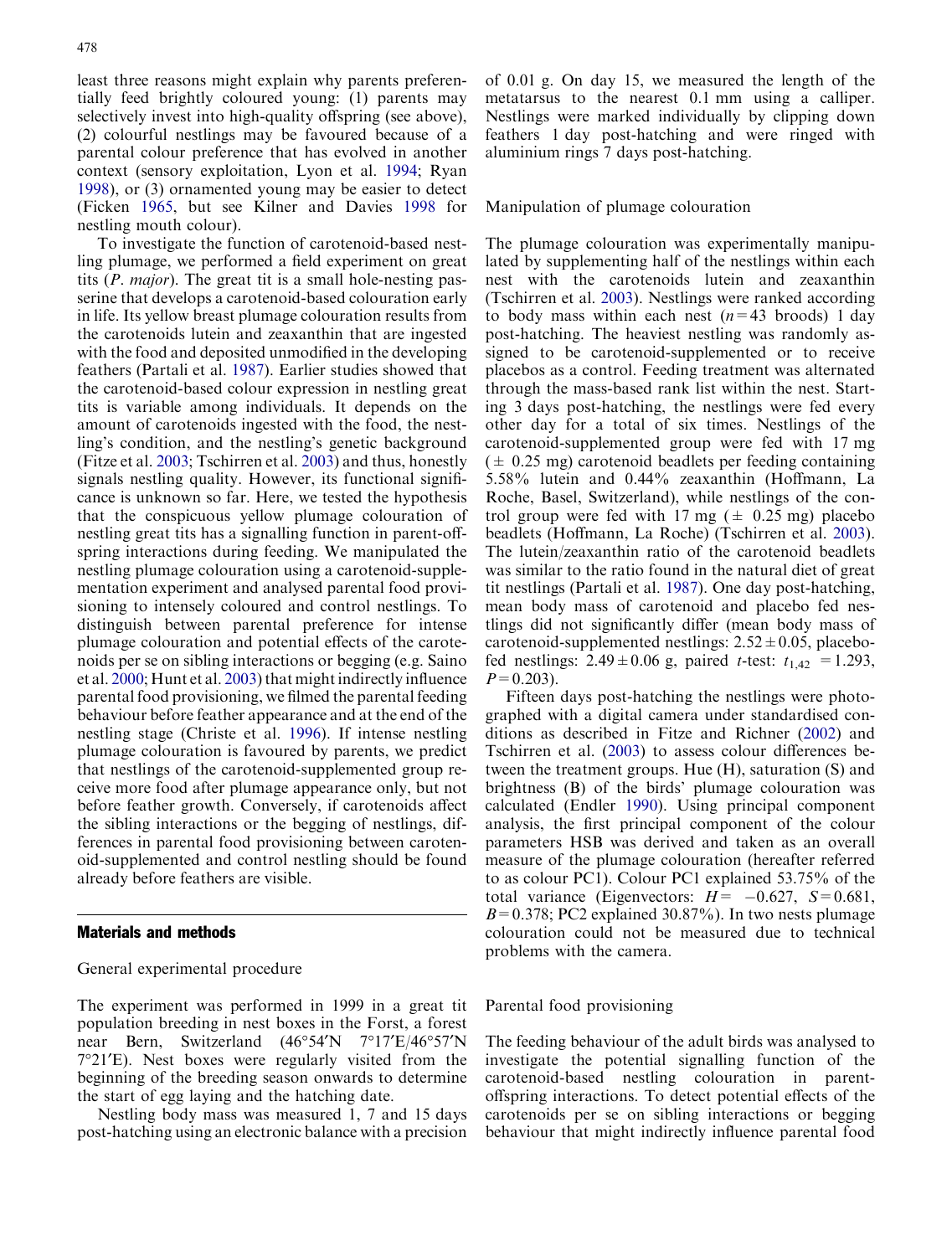provisioning, we filmed the broods on day 7 posthatching when the nestling's plumage is not yet developed. The broods were filmed a second time on day 14 post-hatching to investigate parental preference for more intensely coloured nestlings.

Before filming nestlings were marked with red paint on the head for identification (Kölliker et al. [1998\)](#page-4-0). Nestlings of a treatment group within a nest received the same mark and marks were alternated between treatment groups. The broods were filmed in the nest box with a video camera sensitive to infrared as described in Christe et al. ([1996\)](#page-4-0). For the analyses of the videotapes, the first five feeding visits were discarded to avoid a bias due to disturbance during installation of the camera. Food provisioning rates of the male and female parent, the group of young fed and prey size were then recorded during the following hour. Prey size was classified as small, inter-mediate or large (Kölliker et al. [1998](#page-4-0)). The food quantity delivered to the nestlings was calculated as the product of feedings per hour per nestling and mean prey size.

Seven days post-hatching, the begging intensity of carotenoid-supplemented and control nestlings was analysed in a random sub-sample of broods  $(n=26)$ . Begging intensity (posture) of the nestlings was scored as  $0=$  calm,  $1=$  weak gaping,  $2=$  persistent gaping,  $3=$ gaping, neck fully stretched and  $4=$  gaping, neck fully stretched, wings flapping (Kölliker et al. [1998](#page-4-0)).

The parental feeding behaviour and nestling begging intensity were analysed blindly with respect to the carotenoid treatment of the nestlings. Sample size in the analysis of male and female food provisioning differs as in some nests the female or male parent did not feed the nestlings during filming. The results of the analyses (see below) do not change if the nests where only one parent fed during filming were excluded. The video recordings of six broods on day 7 could not be analysed due to technical problems during filming.

## Statistical analyses

Differences between carotenoid-supplemented and placebo fed nestlings were analysed by paired t-tests. Begging intensity was analysed by Wilcoxon signed-rank test for paired data. All tests were two-tailed with a significance level set at  $P \le 0.05$ . Means  $\pm$  SE are given. Statistical analyses were performed using JMP IN 4.0 (Sall and Lehmann [1996](#page-4-0)). Effect sizes (d) corrected for the correlation between dependent values are calculated according to Cohen ([1988](#page-4-0)).

## Results

Food provisioning and begging before feather appearance

Feeding rate and food quantity delivered to carotenoidsupplemented or placebo fed young was not significantly

different before feather appearance (male: feeding rate:  $t_{1,33}$  = -0.881, P=0.385, food quantity:  $t_{1,33}$  =  $-0.313$ ,  $P=0.756$ , Fig. 1; female: feeding rate:  $t_{1,35}$  =  $-0.394$ ,  $P=0.696$ , food quantity:  $t_{1,35} = -0.342$ ,  $P=0.735$ , Fig. 1; total parents: feeding rate:  $t_{1,36}$  =  $-0.939$ ,  $P=0.354$ , food quantity:  $t_{1,36} = -0.505$ ,  $P=0.617$ ). Carotenoid-supplemented and placebo fed young did further not beg at significantly different intensities ( $W=-9.0$ ,  $P=0.762$ ,  $n=26$ ) and there were no differences in body mass between treatment groups (carotenoid-supplemented:  $11.54 \pm 0.134$  g, placebo: 11.41  $\pm$  0.139 g;  $t_{1.42}$  = 0.737, P = 0.465). Thus, we found no indication that carotenoids per se influenced sibling interactions or begging and thereby parental feeding decisions.

#### Plumage colouration

Plumage colouration 15 days post-hatching differed significantly between carotenoid-supplemented and control nestlings in hue (carotenoid-supplemented:  $42.02^{\circ} \pm 0.055$ , placebo:  $42.52^{\circ} \pm 0.059$ ,  $t_{1,40} = -7.338$ ,  $P \leq 0.0001$ , saturation (carotenoid-supplemented: 0.541  $\pm$  0.003, placebo: 0.488  $\pm$  0.003,  $t_{1,40}$  = 11.165,  $P \leq 0.0001$ ), and colour PC1 (carotenoid-supplemented:  $0.602 \pm 0.092$ , placebo:  $-0.594 \pm 0.096$ ,  $t_{1,40} = 9.886$ ,  $P \le$ 0.0001), but not in brightness (carotenoid-supplemented: 0.816 $\pm$ 0.003, placebo: 0.821 $\pm$ 0.003,  $t_{1,40} = -0.897$ ,  $P=0.375$ ).

Food provisioning at the end of the nestling stage

We found no significant difference in the feeding rate or food quantity delivered to carotenoid-supplemented or placebo fed young at the end of the nestling stage (male: feeding rate:  $t_{1,39} = -0.264$ ,  $P=0.794$ , food quantity:  $t_{1,39} = 0.291$ ,  $P = 0.773$ , Fig. [2; female: feeding rate:](#page-3-0)



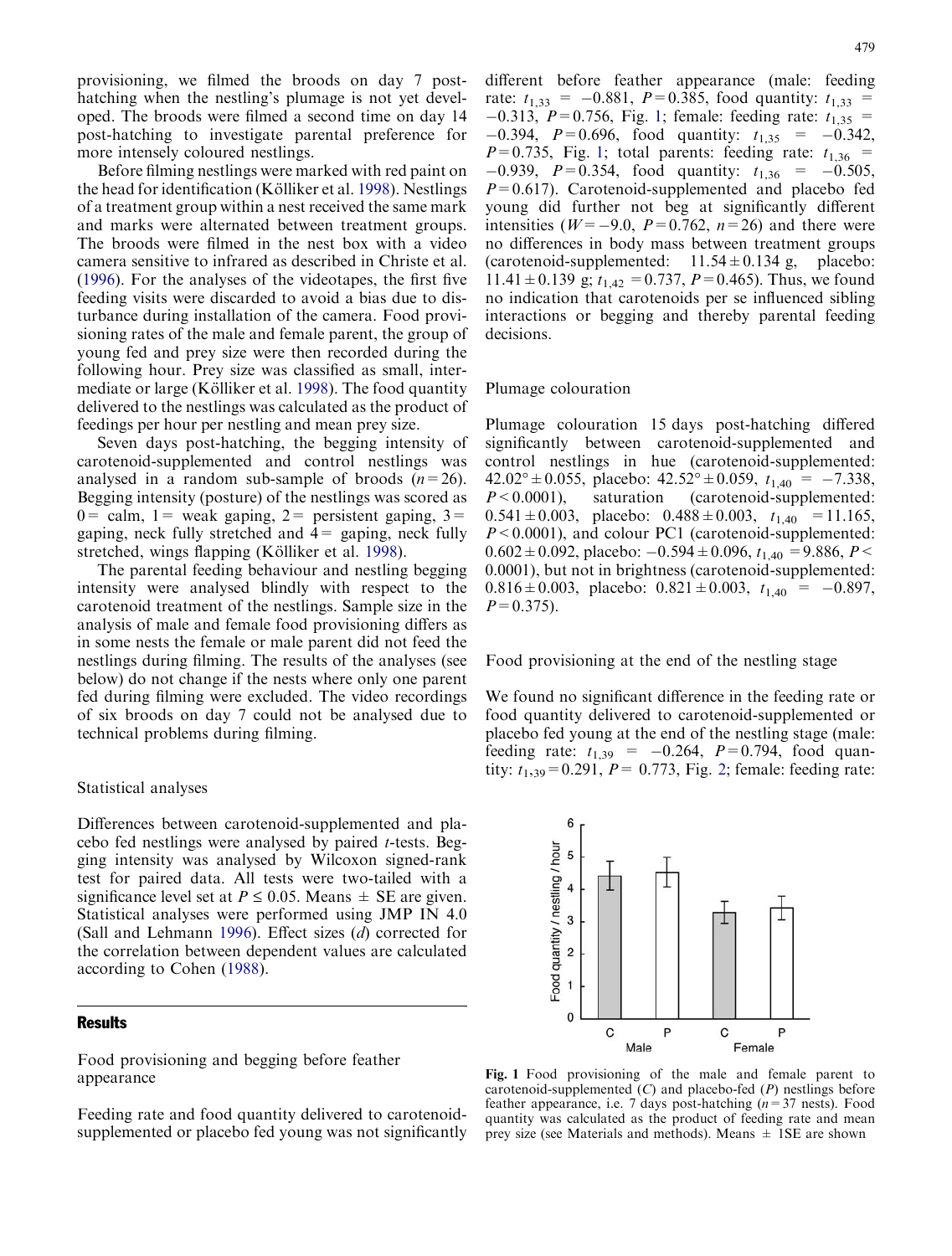<span id="page-3-0"></span>

Fig. 2 Food provisioning of the male and female parent to carotenoid-supplemented  $(C)$  and placebo-fed  $(P)$  nestlings after feather appearance, i.e. 14 days post-hatching  $(n=43 \text{ nests})$ . Food quantity was calculated as the product of feeding rate and mean prey size (see Materials and methods). Means  $\pm$  1SE are shown

 $t_{1,40} = -0.077$ ,  $P=0.939$ , food quantity:  $t_{1,40} = 0.485$ ,  $P=0.630$ , Fig. 2; total parents: feeding rate:  $t_{1,42}$  =  $-0.204$ ,  $P=0.840$ , food quantity:  $t_{1,42} = 0.691$ ,  $P=0.494$ ), showing that neither the female nor the male preferentially fed the more colourful nestlings. Despite the considerable differences in plumage colouration, food provisioning to intensely coloured nestlings and control nestlings was similar (Fig. 2). The effect sizes  $(d=0.017-0.201, n=43)$  found in our study were small [compared to Lyon et al. \(1994\)](#page-4-0) and with our effect size we would have needed a huge sample size  $(n>400)$ broods) for finding any significant differences in the feeding behaviour to intensely coloured and control nestlings. Thus, the small differences in parental food provisioning between treatment groups are likely to be of small biological relevance.

Nestlings of the two treatment groups did not significantly differ in body mass (carotenoid-supplemented:  $16.03 \pm 0.154$  g, placebo:  $15.96 \pm 0.151$  g;  $t_{1,42} = 0.372$ ,  $P=0.712$ ) or metatarsus length (carotenoid-supplemented:  $19.4 \pm 0.06$  mm, placebo:  $19.4 \pm 0.05$  mm;  $t_{1,42}$  $=0.413$ ,  $P=0.682$ ) at the end of the nestling period. No significant interaction effect between the nestling rank 1 day after hatching and the carotenoid treatment on fledgling body mass was found (nested ANOVA: nestling rank  $\times$  carotenoid treatment:  $F_{1, 234} = 0.831$ ,  $P=0.368$ ).

## **Discussion**

In the present study, we investigated the hypothesis that carotenoid-based nestling colouration has evolved in response to parental preference of intensely coloured offspring during food provisioning. Our experiment shows that, although nestling colouration could honestly signal offspring quality (Tschirren et al. [2003\)](#page-5-0), parents did not discriminate between intensely coloured and control nestlings in their food provisioning behaviour at

the end of the nestling stage. Similarly, nestling body mass and body size, both measures of the long-term consequences of a potential parental preference during food provisioning, did not significantly differ between carotenoid-supplemented and control nestlings. Our data thus suggest that it is unlikely that carotenoidbased colouration in nestling great tits has a signalling function in parent-offspring interactions during the nestling stage.

Further, we found no difference in the parental feeding behaviour to carotenoid-supplemented and control nestlings before feather appearance. Thus, our data do also not support the hypothesis that carotenoids might indirectly influence parental feeding decisions e.g. by colouring the mouth of the nestlings more conspicuous (Saino et al. [2000](#page-4-0); Hunt et al. [2003](#page-4-0)), or by influencing the begging behaviour or sibling interactions.

Light is restricted in the nest box or natural nest holes where great tits rear their broods, and might constrain the perception of colour differences between offspring, even if the differences are as considerable as in our study (see e.g. Götmark and Ahlström [1997](#page-4-0)) for detection of mouth colour differences). Thus, carotenoid-based plumage colouration in juvenile great tits might not have evolved in parent-offspring interactions during the nestling stage but might be important after fledging.

After fledging juvenile great tits are tended for about 3 weeks by their parents (Gosler [1993\)](#page-4-0), which provide them with food. Parents might selectively invest in high quality offspring during this period, especially when food is limited. Fledgling colouration is a reliable signal of offspring quality (Tschirren et al. [2003\)](#page-5-0) upon which parents might base their feeding decisions (see Götmark and Olsson [\(1997](#page-4-0)) for parental feeding preference of artificially red painted great tit fledglings). Thus, carotenoid-based nestling colouration may have evolved in response to parental preference of intensely coloured young in food provisioning after fledging.

Alternatively, carotenoid-based colouration in fledglings may be important for establishing social hierarchies in foraging flocks that are formed by the birds after independence (i.e. status signalling hypothesis, Rohwer ([1975](#page-4-0)), reviewed in Butcher and Rohwer [\(1989\)](#page-4-0)). While the relationship between colour and dominance is well established for melanin-based colours (reviewed in Senar [1999\)](#page-4-0) there is little evidence that carotenoid-based colours can act as signals of status in competitive interactions (e.g. Wolfenbarger [1999](#page-5-0); McGraw and Hill [2000](#page-4-0), but see Pryke et al. [2001\)](#page-4-0). A potential signalling function of carotenoid-based colours in juvenile great tits for the establishment of dominance hierarchies thus needs further investigation.

On the other hand, carotenoid-based nestling colouration might have evolved in response to predation to which inexperienced juvenile birds are especially vulnerable after fledging (e.g. Gosler [1993\)](#page-4-0). Although, the yellow breast plumage colouration appears conspicuous in the nest, it might provide good camouflage in the foliage of deciduous forests (background-matching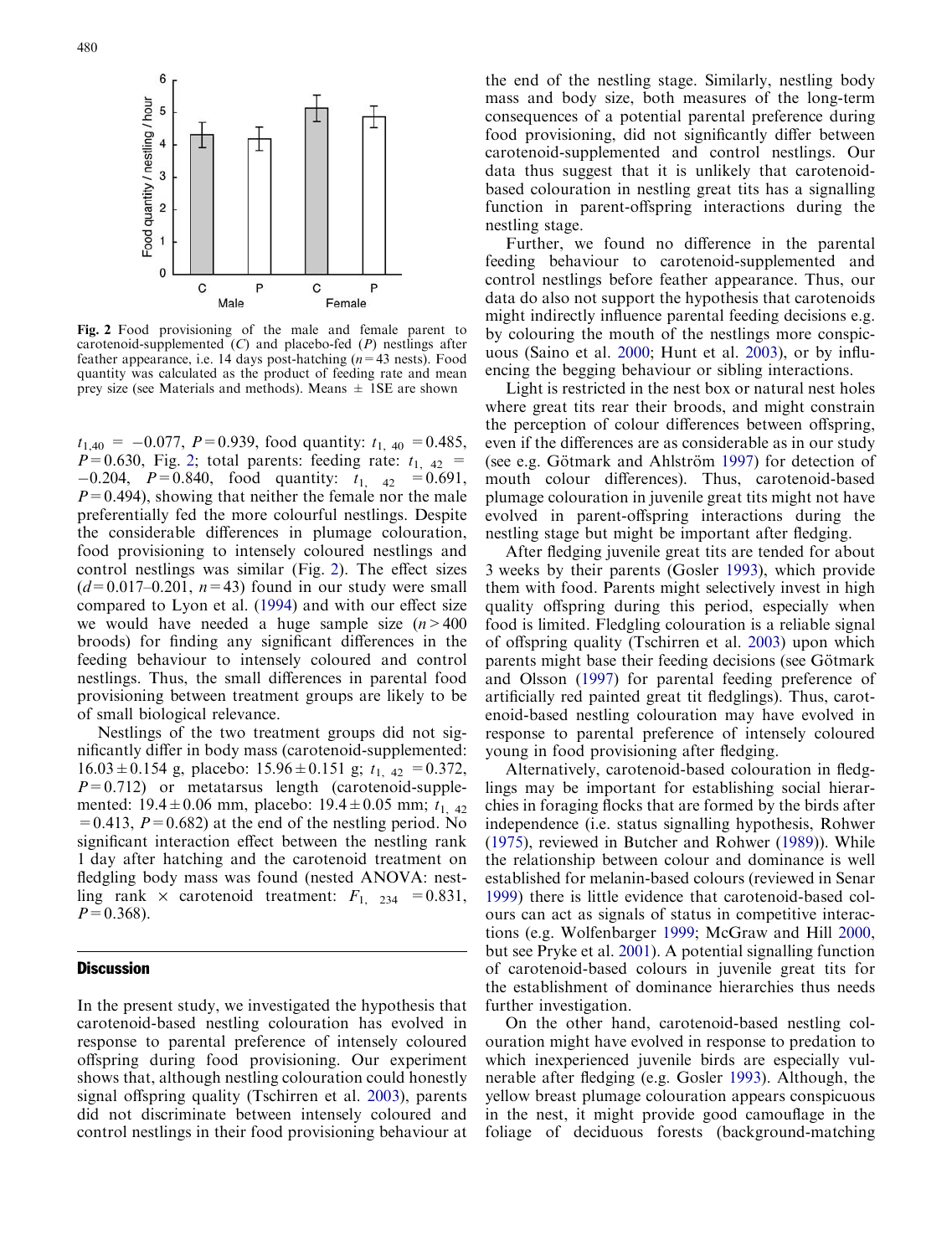<span id="page-4-0"></span>hypothesis, Baker and Parker 1979; Slagsvold and Lifjeld [1985](#page-5-0)) and thus reduce the predation risk.

Alternatively, the yellow breast plumage colouration of the fledglings may signal their escape ability or their general phenotypic quality towards a predator (unprofitable prey hypothesis, Baker and Parker 1979). Correlative (Johnsen et al. 2003) and experimental data (Tschirren et al. [2003](#page-5-0)) show that the expression of carotenoid-based colouration in nestling tits is condition-dependent i.e. birds in better condition have a more intense plumage colouration. Predators may thus preferentially hunt for pale individuals, which are easier to catch and may thereby select for the development of intense colouration in nestling birds.

As an alternative to the potential adaptive explanations for the evolution of carotenoid-based colours in juvenile birds, carotenoids might be passively deposited in the follicular cells of the developing feathers as a consequence of carotenoid ingestion with the food and have no special function. This scenario is plausible if pigmentation of feathers with carotenoids is associated with low costs. However, there is increasing evidence that the development of carotenoid-based colouration is costly (e.g. Hill and Montgomerie 1994; Hill 2000; Tschirren et al. [2003\)](#page-5-0), supporting the idea that carotenoid-based colouration has beneficial effects for the juvenile birds.

In the present study, we found no evidence that intense yellow plumage colouration has a selective advantage for the juveniles during the nestling stage and there is no indication that carotenoids per se influence sibling interactions, begging, or parental food provisioning in the nest. Our study thus suggests that carotenoid-based colouration in nestling birds may have an adaptive function after fledging rather than in the nest.

Acknowledgements We thank Hoffmann, La Roche, Basel for kindly providing carotenoids (Lutein 5%-beadlets) and placebos, Jean-Daniel Charrière and Peter Fluri for providing bee larvae, Kurt Bernhard for his helpful advise, the participants of the Colour Signalling Meeting 2004 at Konnevesi Research Station, Finland for discussion and Heli Siitari and Sveinn Are Hanssen for their helpful comments on the manuscript. The experiment was financially supported by the Swiss National Science Foundation and conducted under a licence provided by the Office of Agriculture of the Canton of Bern, Switzerland.

#### References

- Andersson (1994) Sexual selection. Princeton University Press, Princeton
- Baker RR, Parker GA (1979) The evolution of bird coloration. Philos Trans R Soc Lond B 287:63–130
- Bendich A (1989) Carotenoids and the immune response. J Nutr 119:112–115
- Booth CL (1990) Evolutionary significance of ontogenetic colour change in animals. Biol J Linn Soc 40:25–163
- Brush AH (1978) Avian pigmentation. In: Brush AH (ed) Chemical zoology, vol X. Aves. Academic, New York, pp 141–164
- Butcher GS, Rohwer S (1989) The evolution of conspicuous and distinctive coloration for communication in birds. Plenum Press, London
- Chew BP, Park JS (2004) Carotenoid action on the immune response. J Nutr 134:257S–261S
- Christe P, Richner H, Oppliger A (1996) Of great tits and fleas: sleep baby sleep. Anim Behav 52:1087–7092
- Cohen J (1988) Statistical power analysis for the behavioural sciences, 2nd edn. Lawrence Erlbaum, Hillsdale
- Edge R, McGarvey DJ, Truscott TG (1997) The carotenoids as anti-oxidants: a review. J Photochem Photobiol B 41:189– 200
- Endler JA (1990) On the measurement and classification of colour in studies of animal colour patterns. Biol J Linn Soc 41:315–352
- Ficken MS (1965) Mouth colour of nestling passerines and its use in taxonomy. Wil Bull 77:71–75
- Fitze PS, Richner H (2002) Differential effects of a parasite on ornamental structures based on melanins and carotenoids. Behav Ecol 13:401–407
- Fitze PS, Kölliker M, Richner H (2003) Effects of common origin and common environment on nestling plumage coloration in the great tit (Parus major). Evolution 57:144–150
- Gosler A (1993) The great tit. Hamlyn, London
- Götmark F, Ahlström M (1997) Parental preference of red mouth of chicks in a songbird. Proc R Soc Lond B 264:959–962
- Götmark F, Olsson J (1997) Artificial colour mutation: do redpainted great tits experience increased or decreased predation?. Anim Behav 53:83–91
- Hill GE (1999) Mate choice, male quality, and carotenoid-based plumage coloration. Proc Int Ornithol Congr 22:1654–1668
- Hill GE (2000) Energetic constraints on expression of carotenoidbased plumage coloration. J Avian Biol 31:559–566
- Hill GE, Montgomerie R (1994) Plumage color signals nutritional condition in the house finch. Proc R Soc Lond B 258:47–52
- Hunt S, Kilner RM, Langmore NE, Bennett ATD (2003) Conspicuous, ultraviolet-rich mouth colours in begging chicks. Proc R Soc Lond B 270:S25–S28
- Jenni L, Winkler R (1994) Moult and aging of European passerines. Academic, London
- Johnsen A, Delhey K, Andersson S, Kempenaers B (2003) Plumage colour in nestling blue tits: sexual dichromatism, condition dependence and genetic effects. Proc R Soc Lond B 270:1263– 1270
- Kilner R, Davies NB (1998) Nestling mouth colour: ecological correlates of a begging signal. Anim Behav 56:705–712
- Kölliker M, Richner H, Werner I, Heeb P (1998) Begging signals and biparental care: nestling choice between parental feeding locations. Anim Behav 55:215-222
- Lyon BE, Eadie JM, Hamilton LD (1994) Parental choice selects for ornamental plumage in coot chicks. Nature 371:240–243
- McGraw KJ, Hill GE (2000) Carotenoid-based ornamentation and status signalling in the house finch. Behav Ecol 11:520–527
- Olson VA, Owens IPF (1998) Costly sexual signals: are carotenoids rare, risky or required? Trends Evol Ecol 13:510–514
- Partali V, Liaaen-Jensen S, Slagsvold T, Lifjeld JT (1987) Carotenoids in food chain studies: II. The food chain of Parus spp. monitored by carotenoid analysis. Comp Biochem Physiol B 87(4):885–888
- Pryke SR, Lawes MJ, Andersson S (2001) Agonistic carotenoid signalling in male red-collared widowbirds: aggression related to the colour signal of both the territory owner and model intruder. Anim Behav 62:695–704
- Rohwer S (1975) The social significance of avian winter plumage variability. Evolution 29:593–610
- Ryan MJ (1998) Sexual selection, receiver biases, and the evolution of sex differences. Science 281:1999–2003
- Saino N, Ninni P, Calza S, Martinelli R, De Bernardi F, Møller AP (2000) Better red than dead: carotenoid-based mouth coloration reveals infection in barn swallow nestlings. Proc R Soc Lond B 267:57–61
- Sall J, Lehmann A (1996) JMP start statistics. Duxbury Press, New York
- Senar JC (1999) Plumage colouration as a signal of social status. Proc Int Ornithol Congr 22:1669–1686